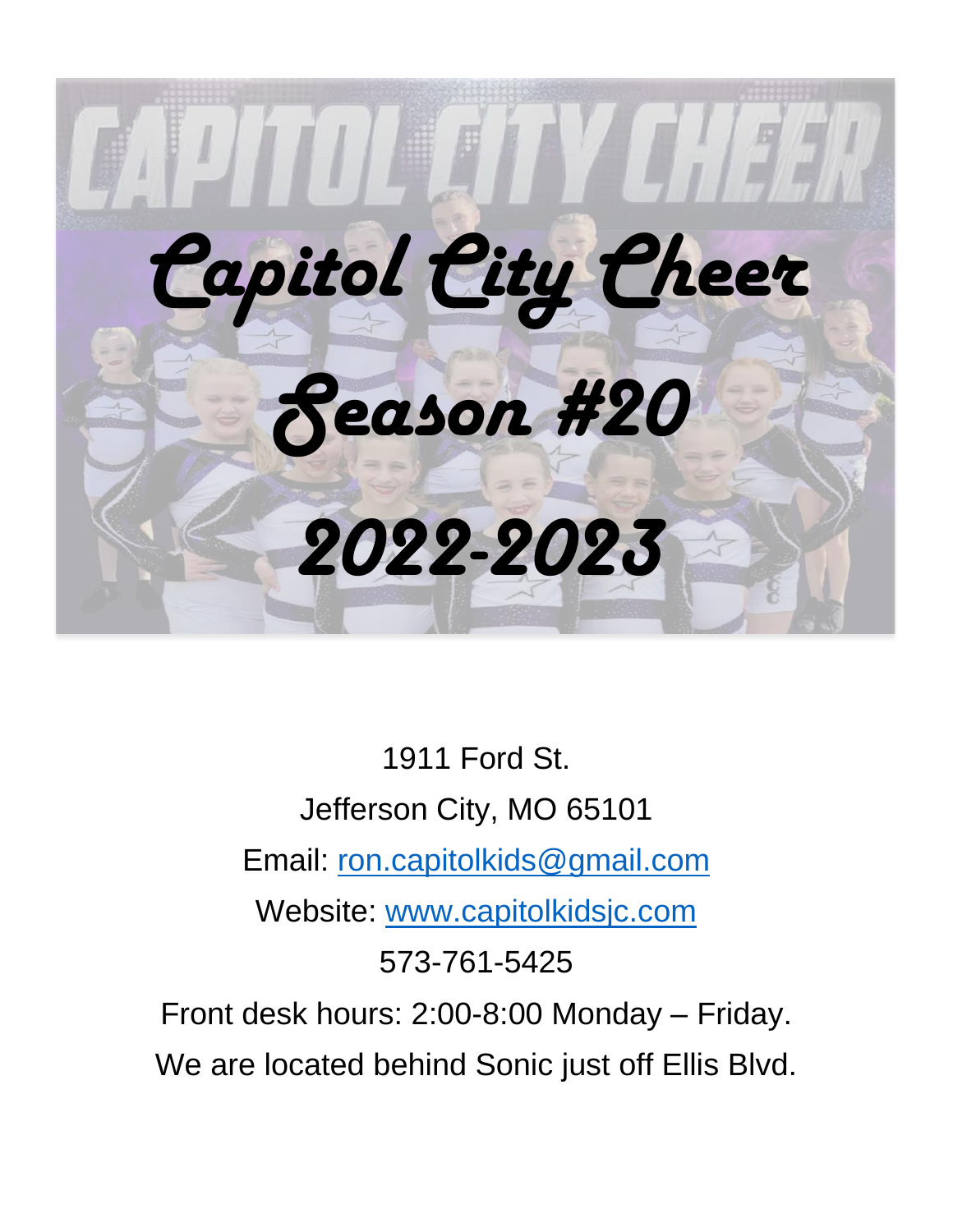Thank you for considering Capitol City Cheer for your next season. Yes, we are still accepting new athletes for our 2022-23 teams. Our cheer staff is led by Ron Swanson, a 25-year industry veteran. Our program is one of the longest standing programs in the state of Missouri, starting season #20! We are focused on developing young athletes into Champions of this sport and leaders among the community. We offer a cheer program to match any budget. Beginning age in our team program is 3 thru 19 years old.

# *2022 – 2023 Tryout Information*

### Elite Cheer Teams

*Level 1*

Tumbling skills: Round off, back walkover and front walkover.

#### *Level 2*

Tumbling skills: Standing back handspring and round off back handspring.

#### *Level 4*

Tumbling skills: back handspring tuck, standing tuck and round off back handspring layout.

### Prep Cheer Teams

*Level 1*

Tumbling skills: Round off, back walkover and front walkover.

#### *Level 2*

Tumbling skills: Standing back handspring and round off back handspring.

Prep teams start in August

Second tryout July 23rd.

### Fundamental Cheer Teams

#### *Non-competitive*

Tumbling skills: No tumbling skills needed.

Sign-ups start in August for our first Fundamentals session.

2-month teams,

September/October, December/January, March April.